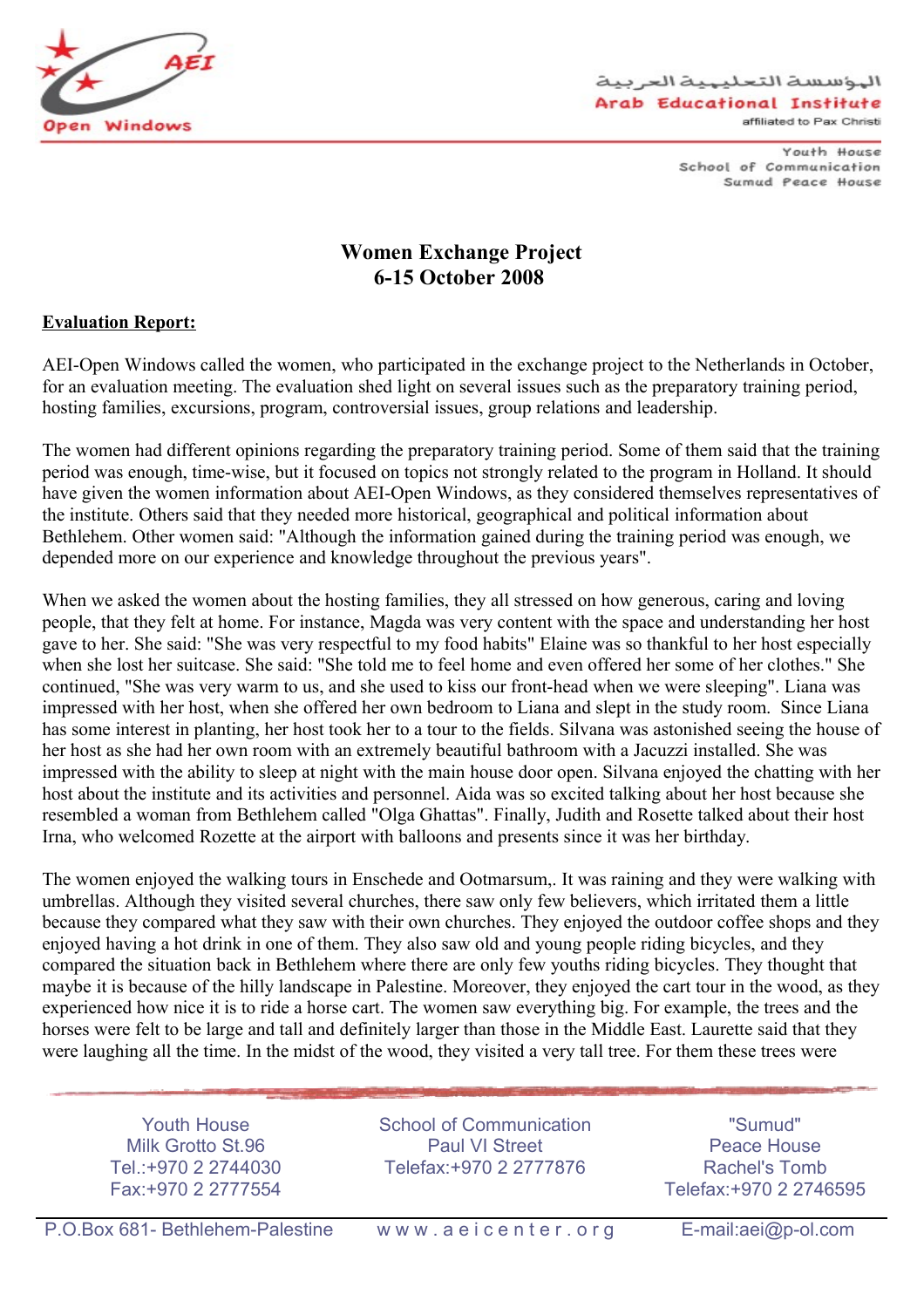

واسسة التعليهية العربية Arab Educational Institute affiliated to Pax Christi

> Youth House School of Communication Sumud Peace House

typically Dutch! The women said that in the area where the tree is situated, lovers hang out. The women also enjoyed the visit to the library of Almelo. They were delighted when they saw their film "Blessed are the Olives: Voices of Palestinian Women" been presented there. They also saw Palestinian olive wood items and photos of the Wall.

The women visited a place called "House of Stories". They learned about the story and the history behind the construction of the place. What really influenced them was the fact that this place transformed the tragedy into joy. This place not only commemorates the consequences of the horrible fire that took place in 2000 during mother's day, but it also helps people to share their hopes and dreams. The women were touched with all the rooms of the house and the facilities each room contains. They even attended and participated in a mass by chanting in Arabic. The women were happy to see their drawings of hope being shown there.

The women also enjoyed visiting other places, such as the traditional museum in Enschede, where they saw old ploughs, lights, animals, wooden shoes and old costumes. They attended a musical concert center; where people came from different parts of the world to sing songs in different languages. They even sang a song in Arabic called "Ya Salam 'Aldunia". The women also visited a restaurant called "Paradise" made of antique and worn items. For instance, the sinks were used to make the stairs, and the toilet is made up of jar. Their visit to the police station was great not only because they were warmly welcomed by the policemen, but also because they felt safe and secured

The women had different experiences with the interfaith Bible-Qur'an Reading activity. First of all, they were divided into small groups of five to six with participation of Palestinian and Dutch women. Each group had different thoughts. Although respect prevailed among the participants during the working groups, there were hot discussions, especially when a Dutch woman assumed that Mary was pregnant after a relation with a Roman soldier. The Palestinian women realized that the Dutch women were not religious and didn't believe in Virgin Mary. Regardless of the differences in opinions and backgrounds, they were able to present the story of the Birth of Jesus Christ in the Bible and the Qur'an.

The presentations at schools were the most challenging activities for the women, because in general the students had no idea or background information about Bethlehem, and the Israeli Palestinian conflict. So the women talked about Bethlehem through stories and showed it on the World Map. They also talked about the youth life and the Christian-Muslim relations, and the Israeli Occupation of Palestine. The women narrated some personal stories about the first and the second uprising (Intifada). The school students were interested to learn about youth life under occupation and inter-religious mixed marriages. Most of the presentations helped to answer a major question - "How do you feel living in Palestine?"

It was very important for us as a sending organization to know whether the women were able to communicate their daily life stories and experiences. The women went beyond our expectations as they shared stories, prayers and services with others in masses. They performed a Palestinian traditional wedding and prepared food using Palestinian recipes.

Youth House Milk Grotto St.96 Tel.:+970 2 2744030 Fax:+970 2 2777554

School of Communication Paul VI Street Telefax:+970 2 2777876

"Sumud" Peace House Rachel's Tomb Telefax:+970 2 2746595

P.O.Box 681- Bethlehem-Palestine www.aeicenter.org E-mail:aei@p-ol.com